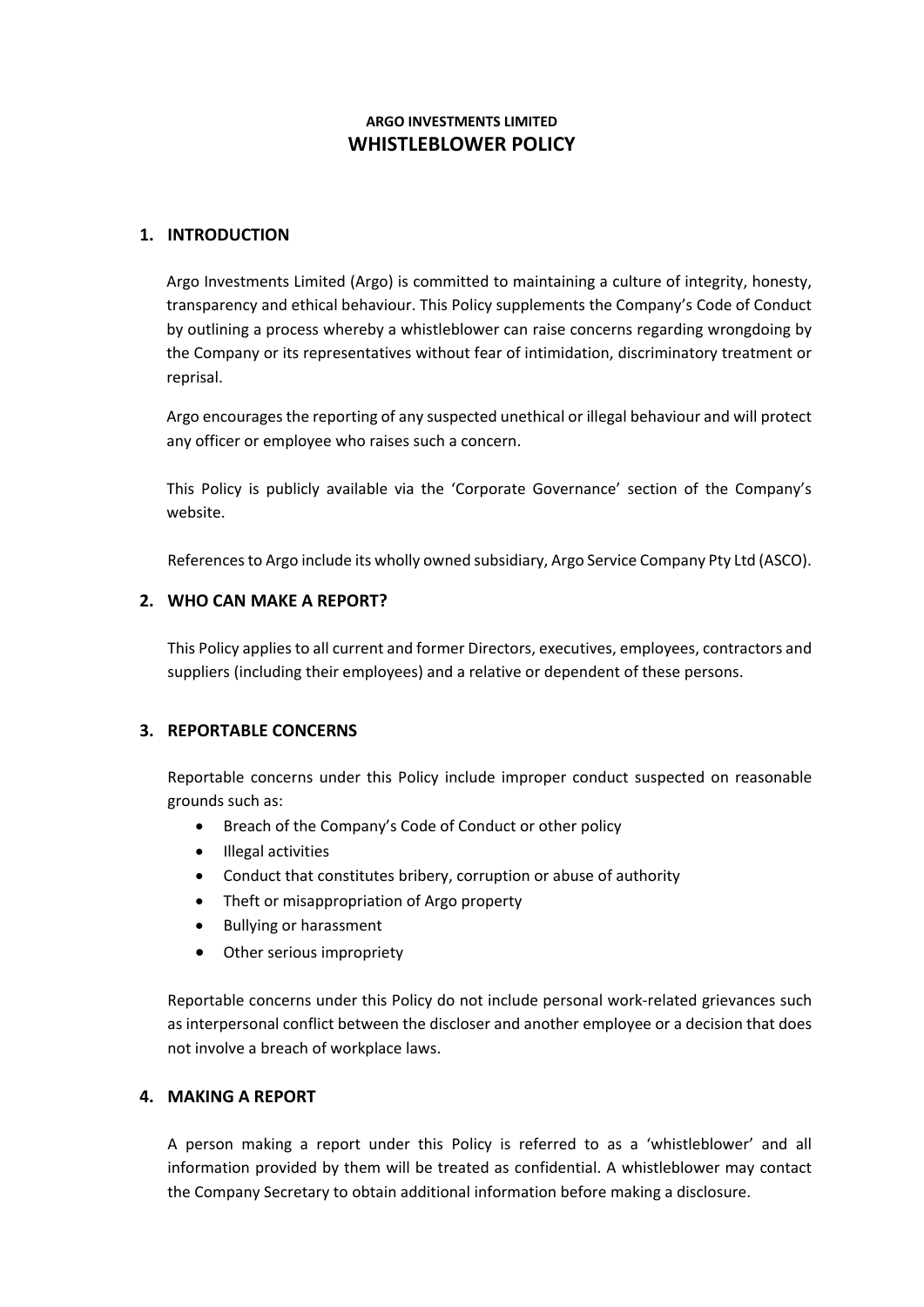#### (a) Report to the executive team

An Argo employee or other person who become aware of a reportable concern, is encouraged to report the matter to the Company Secretary or to the Managing Director.

OR, alternatively

### (b) Report anonymously

If the concern is considered unsuitable for investigation by executive management or the person wishes their identity to remain anonymous to executive management, the Company provides the following confidential reporting lines:

By EMAIL:

• Direct to Mr. Russell Higgins, Chairman of Argo, via an external email address: [argo.governance@gmail.com](mailto:argo.governance@gmail.com)

#### *OR*

• Direct to Ms. Anne Brennan, Non-executive Director of ASCO, via an external email address:

asco.governance@gmail.com

#### By POST:

**Private and confidential – open by addressee only** Mr. R.A. Higgins *OR* Ms. A.B. Brennan Non-executive Director of ASCO Argo Investments Limited Level 25, 91 King William Street Adelaide SA 5000

A person who makes a report to these email addresses or to this postal address will be treated as anonymous and their personal details will not be disclosed.

OR, alternatively

#### (c) Report to an external body

A concern may be reported to an external regulatory body such as the Australian Taxation Office (ATO) or the Australian Securities and Investment Commission (ASIC) or to the Australian Financial Complaints Authority (AFCA).

## **5. INVESTIGATING A REPORT**

The investigative process will depend on the nature of the conduct being investigated and who is implicated in the reported concern. It may be managed internally or externally as appropriate. The Company's objective is that all investigations be conducted in a manner that is fair and impartial to those involved.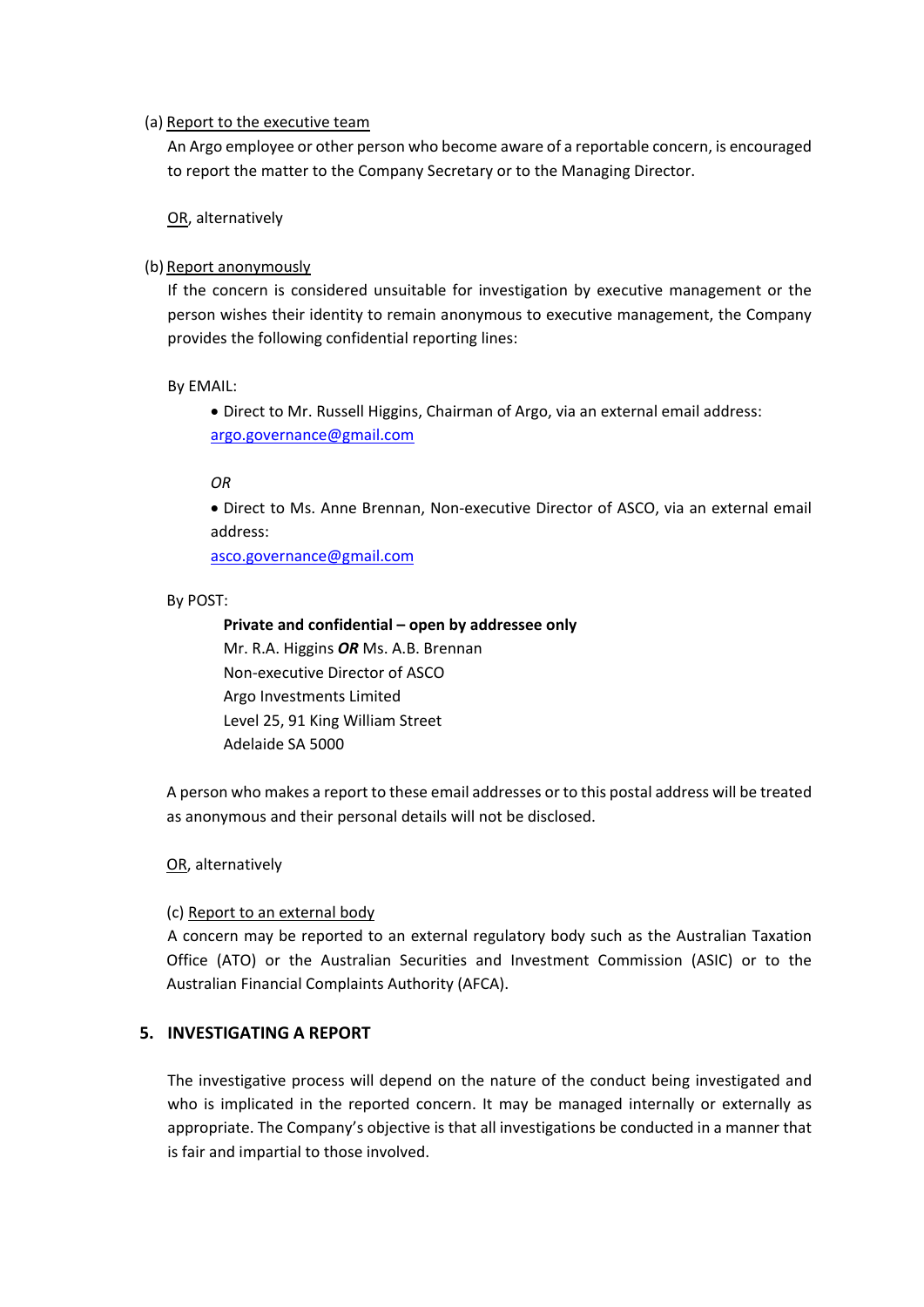All concerns will be investigated as soon as is reasonably practicable and in a confidential, objective and discreet manner. No particulars that would reveal a whistleblower's identity will be disclosed without first obtaining consent.

If not reported anonymously, the whistleblower will be interviewed privately and may be asked to sign a written statement containing the relevant facts.

At the end of an investigation, a report will be completed and provided to the Managing Director, or if appropriate to the Board. Reports and records created will be secured and protected as confidential.

A whistleblower will be kept informed of the investigative process, its progress and its outcomes including the course of action the Company proposes to take or if no action is proposed, an appropriate explanation. If reported anonymously, feedback will be provided via Mr. Higgins or Ms. Brennan.

## **6. PROTECTION OF WHISTLEBLOWERS**

Argo is committed to ensuring whistleblowers are afforded confidentiality in respect of any matter raised under this Policy and that they do not suffer detriment as a result of reporting a concern.

'Detriment' includes dismissal, demotion, harassment, victimisation, discrimination, disciplinary action, bias, threat or other unfavourable treatment.

A whistleblower will still qualify for protection even if their disclosure turns out to be incorrect.

There are special protections available to whistleblowers who disclose conduct which may breach the Corporations Act (and certain other Acts) where particular conditions are satisfied – see Appendix.

## **7. POLICY REVIEW**

This Policy will be reviewed annually by the Board.